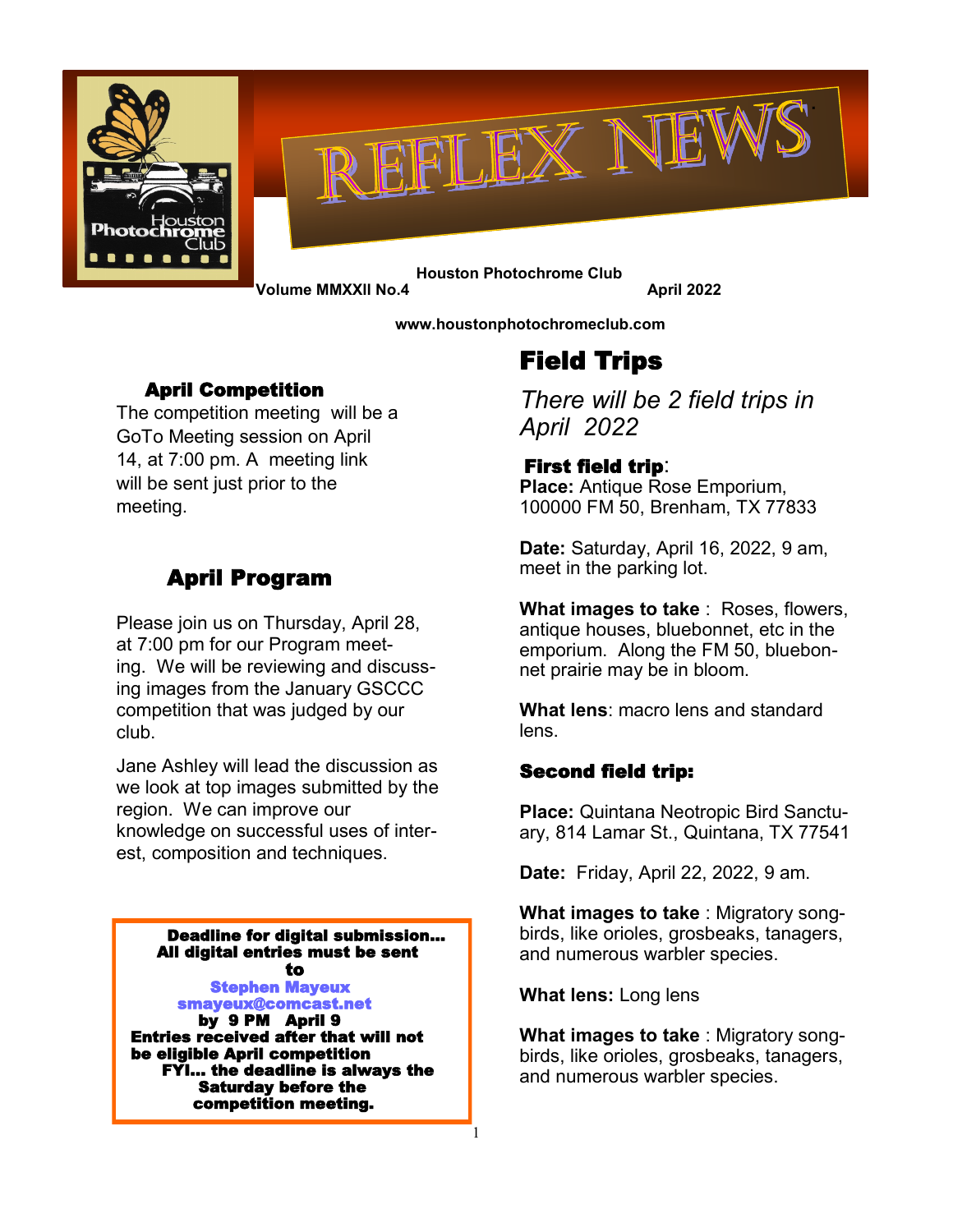# Inter Club Competition

 *Jane Ashley*, Inter-Club Competition Chairman

The March GSCCC competition was judged by the Lafayette Photographic Society. Our entries and scores were:

#### **Nature:**

Fly Away – Janet Chung – 11 Room For One More – Stephen Mayeux –10 Longwing on Leaf  $-$  Joe Smith  $-8$ Mouthful – Scott Meyer –  $8$ 

#### **Color:**

Hummingbird Loves my Flower –  $J$ ulie Cheng – 14 – 2<sup>nd</sup> place Scaled Quail – Stephen Mayeux – 11 Blue Angels – Janet Chung – 9 Trapped in a Bubble – Carmen Sewell – 9

#### **Mono:**

Eagle – Julie Cheng – 14 – 2HM Ford Classic – James Gamble – 11 Roof Tiles and Snow – Jane Ashley – 10 Hudson River Moon – Stephen Mayeux – 10

*Congratulations to Julie.*



*Hummingbird Loves My Flower* By Julie Cheng GSCCC March Second Place

Our PSA entries for Feb. nature competition were judged by The Shutterbugs Creative Forum. Our entries and scores were:

Cold Feet – Stephen Mayeux – 11 – HM 3 Is Too Many – Janet Chung – 9 Baby Frog – Julie Cheng – 8 Monarch – Scott Meyer – 7 Roseate Spoonbill – Jane Ashley – 6 Beach Storm – Joe Smith –  $6$ 

#### *Congratulations to Stephen*



*Cold Feet* by Stephen Mayeux PSA February Nature HM



*Eagle* by Julie Cheng GSCCC March Second Honorable Mention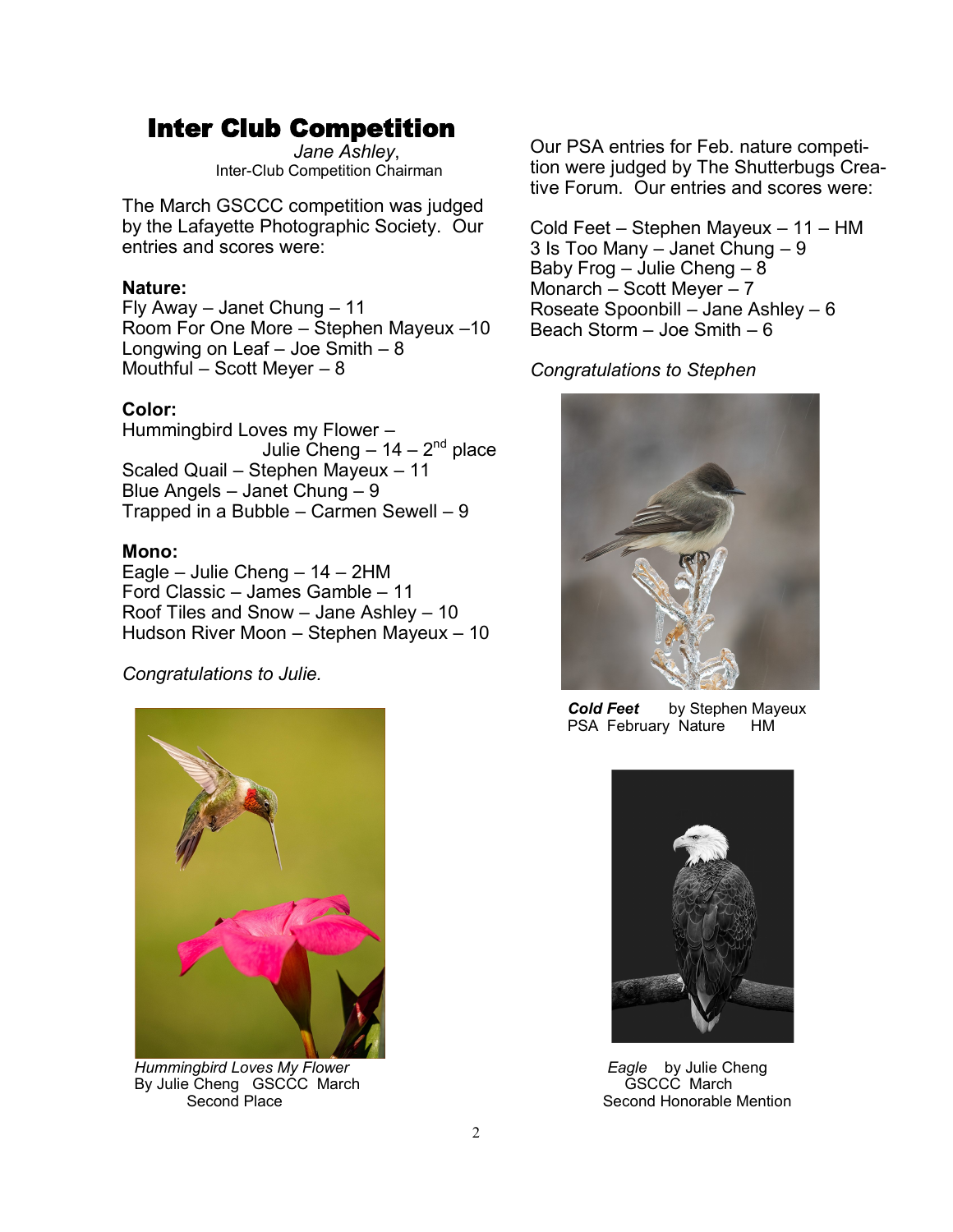# March 2022 Competition

## Judges: James Gamble, Stephen Mayeux, Carmen Sewell

#### **Assignment - Symmetry**

#### **Open**

| <b>Plantersville Painted Church</b> | Jane Ashley            | 13            | <b>Blue Lotus</b>               | Carmen Sewell          | 14                           |
|-------------------------------------|------------------------|---------------|---------------------------------|------------------------|------------------------------|
| <b>White Moth Orchid</b>            | James Gamble           | 11            | Hewitson's Longwing             | Janet Chung            | 13                           |
| Morning Scene at Cullinan Park      | Julie Cheng            | 11            | Faceoff                         | Scott Meyer            | 13                           |
| Deer Portrait                       | Joe Smith              | 10            | Woodpecker                      | Philip Tan             | 13                           |
| Seismique                           | Janet Chung            | 10            | Tri Color Heron Caught a Fish   | Julie Cheng            | 12                           |
| Rainy Lake Deux                     | Stephanie Rudd         | 10            | Ouch                            | Scott Meyer            | 12                           |
| <b>Ascension Catholic Church</b>    | Carmen Sewell          | 9             | Pelican Preening                | Joe Smith              | 11                           |
| An Evening in Taos                  | <b>Richard Lemmon</b>  | 8             | <b>Rice Paper Butterfly</b>     | James Gamble           | 11                           |
| Rocky Shoreline                     | F. Joe Schmitt         | 8             | Heceta Head                     | Stephanie Rudd         | 10                           |
| House Finch Couple                  | Scott Meyer            | 3             | Cormorant                       | Joe Smith              | 10                           |
| Windows                             | <b>Charles Edwards</b> | 3             | Is Anybody Listening            | <b>Richard Lemmon</b>  | 9                            |
| Library Wall                        | Philip Tan             | 3             | <b>Cream Spotted Tiger Wing</b> | Janet Chung            | 9                            |
| Overlooking the River Seine         | Stephen Mayeux         | $\frac{1}{2}$ | <b>Fall Colors</b>              | Jane Ashley            | 9                            |
| 13 images avg. 7.9                  |                        |               | Pastel Jellyfish                | Stephanie Rudd         | 9                            |
|                                     |                        |               | Sydney Opera House              | Jane Ashley            | 9                            |
| <b>Monochrome</b>                   |                        |               | <b>Courtship Ritual</b>         | Philip Tan             | 9                            |
| Move Over Mr. Dean                  | James Gamble           | 12            | <b>Butterfly Feeding</b>        | <b>Charles Edwards</b> | 9                            |
| Rhino Closeup                       | Scott Meyer            | 10            | <b>Snack Time</b>               | <b>Carmen Sewell</b>   | 9                            |
| <b>Covered Bridge</b>               | Jane Ashley            | 10            | Caribbean Sunrise               | F. Joe Schmitt         | 8                            |
| Way to Close!                       | F. Joe Schmitt         | 9             | Devil's Bridge Antiqua          | F. Joe Schmitt         | 8                            |
| Moon and Clouds                     | Joe Smith              | 9             | A Rocky Friendship              | <b>Richard Lemmon</b>  | 8                            |
| Yaquina Bay Bridge                  | Stephanie Rudd         | 9             | Kingfisher and the Fish         | Julie Cheng            | 8                            |
| <b>Claret Cups</b>                  | Carmen Sewell          | 9             | Dendrobium Orchid               | James Gamble           | 8                            |
| <b>Egret Fishing</b>                | Julie Cheng            | 8             | <b>Water Lily</b>               | <b>Charles Edwards</b> | $\overline{7}$               |
| Fred Hartmann Bridge                | Philip Tan             | 8             | Love                            | Stephen Mayeux         | $\blacksquare$               |
| <b>Rice Paper Butterfly</b>         | Janet Chung            | 7             | <b>White Tailed Kite</b>        | Stephen Mayeux         | $\qquad \qquad \blacksquare$ |
| Old Courtyard                       | <b>Richard Lemmon</b>  | 4             | 26 images avg. 9.9              |                        |                              |
|                                     |                        |               |                                 |                        |                              |

Total Images - 51 Average score – 20.7 Photographers - 13

**12 images** avg. 8.6

Lonely Afternoon Stephen Mayeux -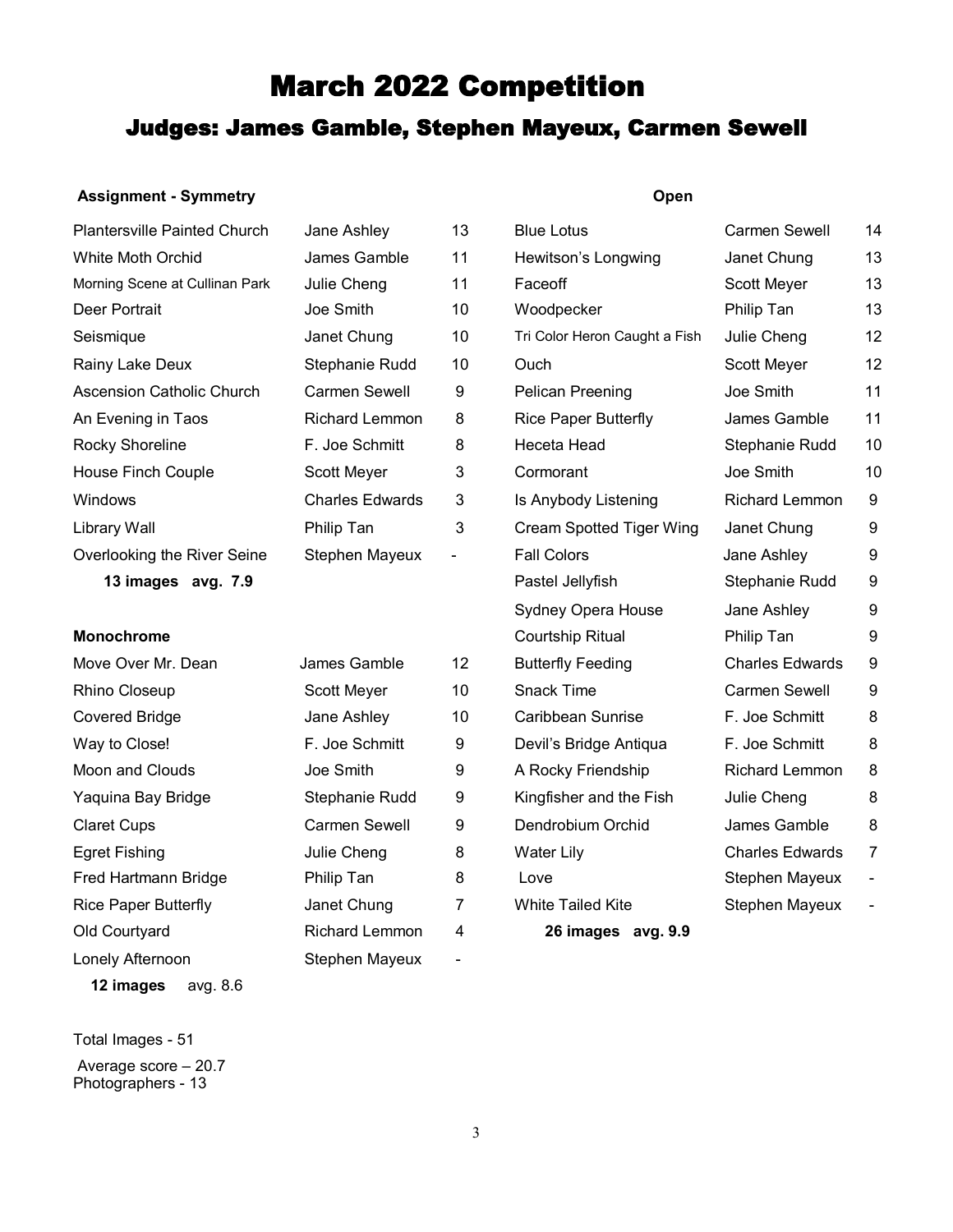### ATTENTION:  **All Competition Participants**

 Images **must** be submitted according to club guidelines or your image may not be included in the monthly competition

 Please follow the sizing instructions carefully:

 A **horizontal image** cannot be longer than **1400 pixels along the horizontal side**;

A **vertical image** cannot be longer than **1050 pixels along the vertical side**. ( Vertical images **cannot** be sized **1400** pixels along the vertical side!)

 The size of the JPEG image is not to exceed 1MB.( See above for pixel size.)Color Profile must be sRGB.

 Rename the image according to the guidelines below. For example: An Assignment image by John Brown would appear as

 **AS\_Assignment\_BrownJ.jpg O\_Open Category\_ N\_BrownJ.jpg**

**(Use "M" for Monochrome and "O" for Open categories.) If the image fits the Nature category. Add an N after the image title and before your name and the**  *,jpg. Remember that certain processing adjustments are not allowed in nature. See website for more information.*

**DO NOT** use first names, nicknames or initials only, for identification.

Also, **the size of the title is limited to 30 characters including spaces when naming images.** It is important that the guidelines for naming files be followed when submitting images for the monthly competitions otherwise you run the risk of not being credited with your entries.

# **Assignment Categories**

# **Assignments for 2022**

| April     | <b>Reflections</b>        |
|-----------|---------------------------|
| May       | Rain                      |
| June      | <b>Mirrors</b>            |
| July      | Dusk and Dawn             |
| August    | Moving water              |
| September | Creative                  |
| October   | Architecture              |
| November  | Trees/leaves              |
| December  | <b>Street Photography</b> |

*Assignment List for 2023, including definitions, follows on page 5.*

**NOTE: Images may not be submitted more than once regardless of the category.** 

**Color images may not be submitted as monochrome if they have been used in another category and vice versa.**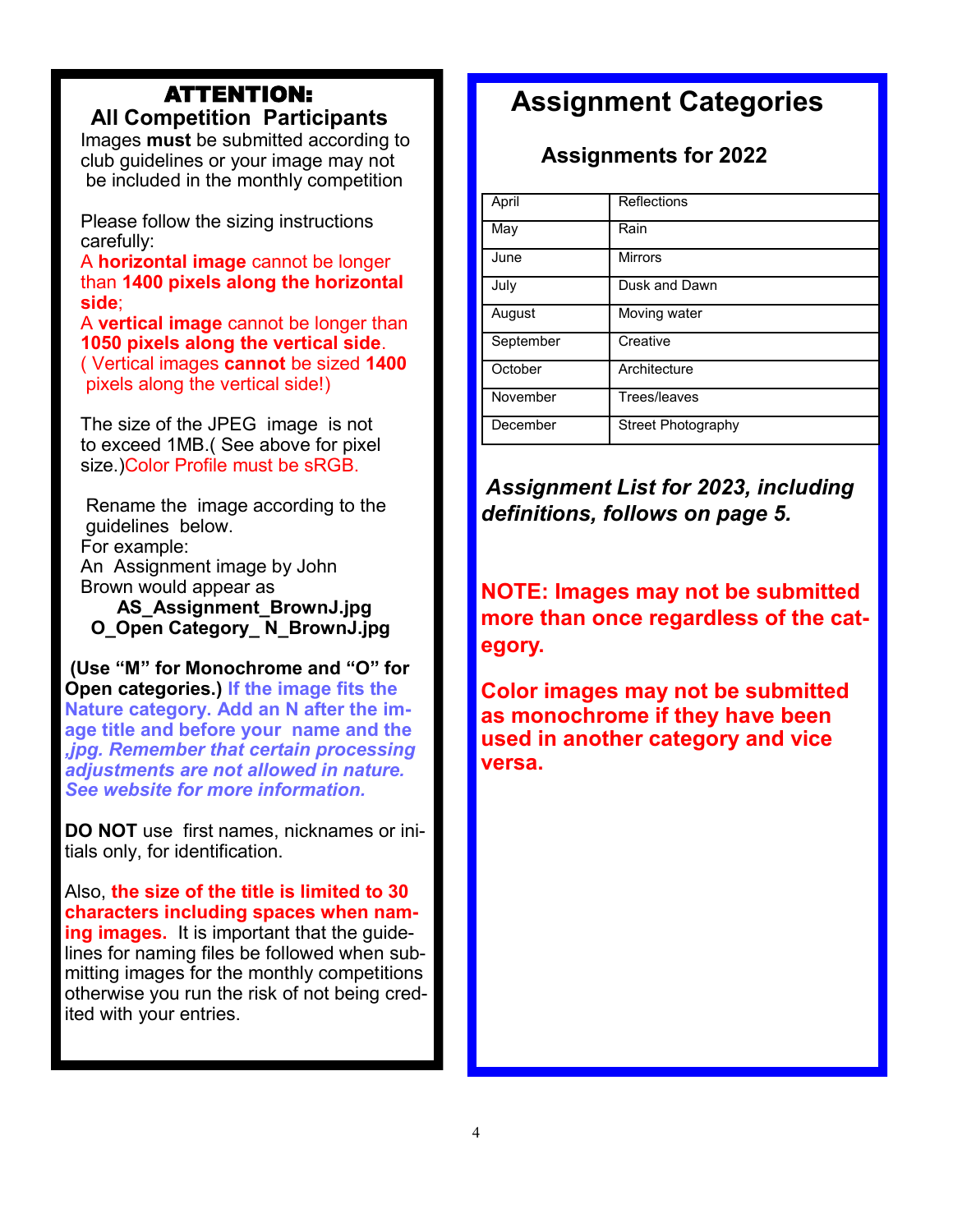## Assignments for 2023

**As promised in the February issue, here is the list of assignments for 2023. Included is the definition for each assignment to give you an idea of what the judges will be looking for next year.**

- **January. Framing :** Use something to frame the subject such as people, a window, trees, etc.
- **February. Table scape:** These are images of a table setting or meal setting with or without food .Check for images on the internet for ideas. (This is not to be confused with Table Top Photography which infers still life.)

**March. Photojournalism**: Document an event or some aspect of everyday life..

- **April. Feathers vs Fur:** These images should be shots of birds or other animals, both domestic or wild.
- **May**. **In the Trees: Images should be of** things found in the trees from birds to birdhouses, leaves, textures, squirrels, etc.
- **June. Buildings with history** : Show us photos of historical buildings (castles, fortresses, churches, Roman architecture, and so on.)
- **July. Advertising Shot:** Photos that could have been used to promote a product, a brand, or a way of life.
- **August Using our Five Senses:** Images should depict one or more of the 5 senses: Hearing, Sight, Taste, Smell, and Touch.
- **September. Finding Numbers:** Photos that capture numbers in a creative way.
- **October. Naturally Pink :** Show the color Pink in Nature.
- **November. All Lined Up:** Shoot photos where things, animals, or people are in a line-up. It doesn't necessarily have to be a straight line, It can, for example, be a curving line - as long as it is understood that things are in a line.
- **December. Urban Landscape:** Shoot photos depicting living in a city, could be commercial, cultural or city features.